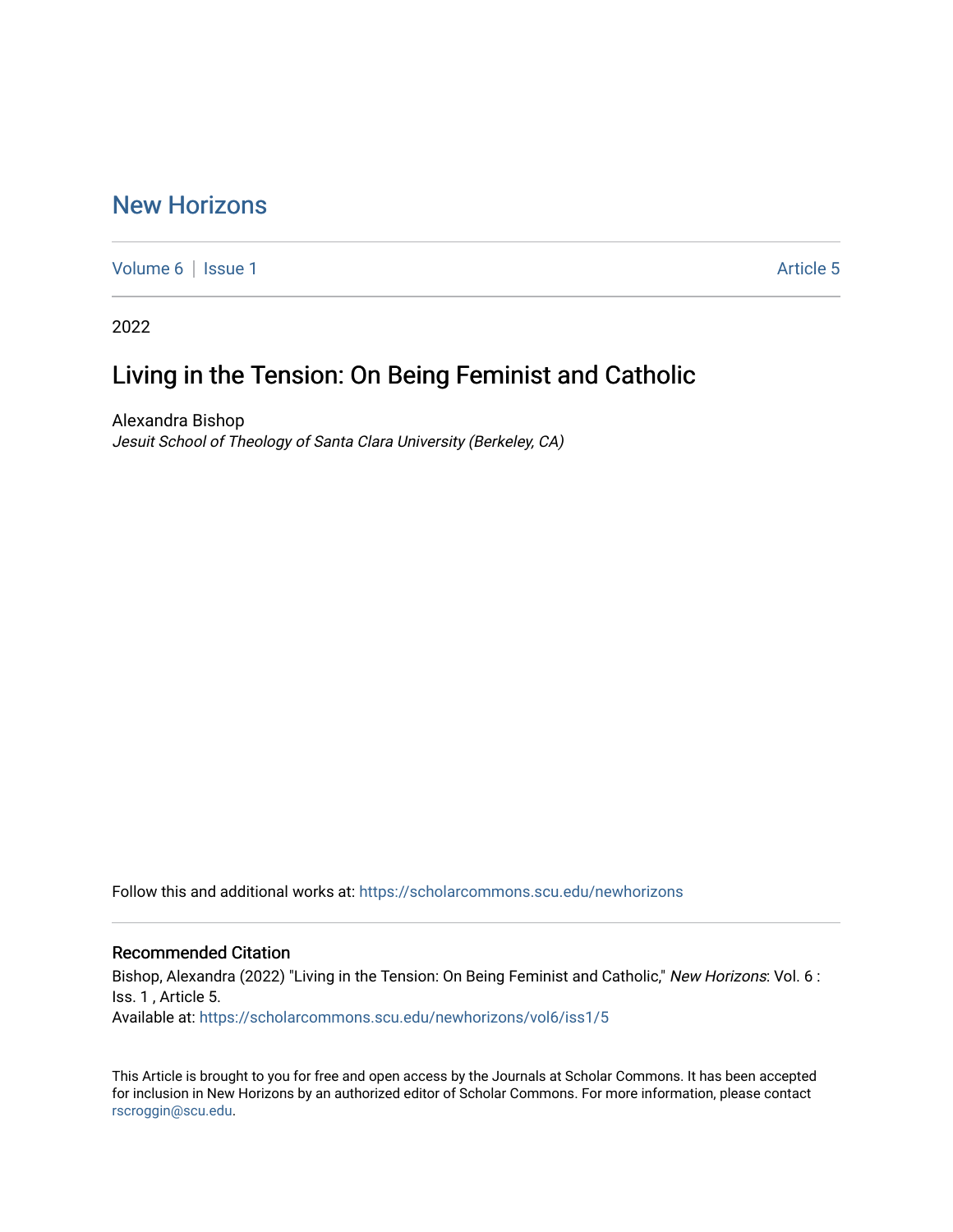# **Living in the Tension: On Being Feminist and Catholic**

Alexandra Bishop *Jesuit School of Theology of Santa Clara University (Berkeley, CA)*

## **Abstract**

*Feminism challenges the dominant form of Roman Catholicism today at both essential and functional levels: What is the point of staying in a church whose good theology is never practiced? This paper uses feminist analysis of ecclesiology, prayer, and sacramental theology to argue that rather than leave, Catholic women and feminists must constantly ask, "What is God calling us to change, and what do we do until we get the change we need?" When we live in the tension, we remain faithful to our religious commitments and are able to enact practical methods for inspiring social, cultural, and ecclesial transformation.*

My Catholic experience before coming to the Jesuit School of Theology for my graduate studies has been traditional and politically conservative—that I can even name it as that is a product of my widened lens. In Berkeley, I bike to the grocery store with reusable totes, I recycle fastidiously, and I cook mostly vegan meals because I care about future generations. My economic opinions skew left, and my feminism is flourishing because I care about justice. Yet, these generally good things have given me a more expansive awareness of *in*justice that is often painful to bear. In this paper, I take up the very personal problem of feminism and my Catholic faith. What I offer here is the most preliminary of notes for future sketches of liberated models of church. I take hope in the already existing diversity of Catholicisms and hope to argue for using our plurality to sustain our unity.

Feminism challenges the dominant form of Roman Catholicism today at both essential and functional levels<sup>1</sup>: What is the point of staying in a church whose good theology is never practiced? Or, put in a biblical remonstrance, "You foolish person, do you want evidence that

<u> 1989 - Johann Stein, fransk politik (d. 1989)</u>

<sup>&</sup>lt;sup>1</sup> Essential challenges are ones that require the Church to reform some of its constitutive teachings, for example about how it defines itself, the human person, or any of the sacraments. Functional challenges are problems that require the Church to reform its actions—where the Church has good theory but bad practice.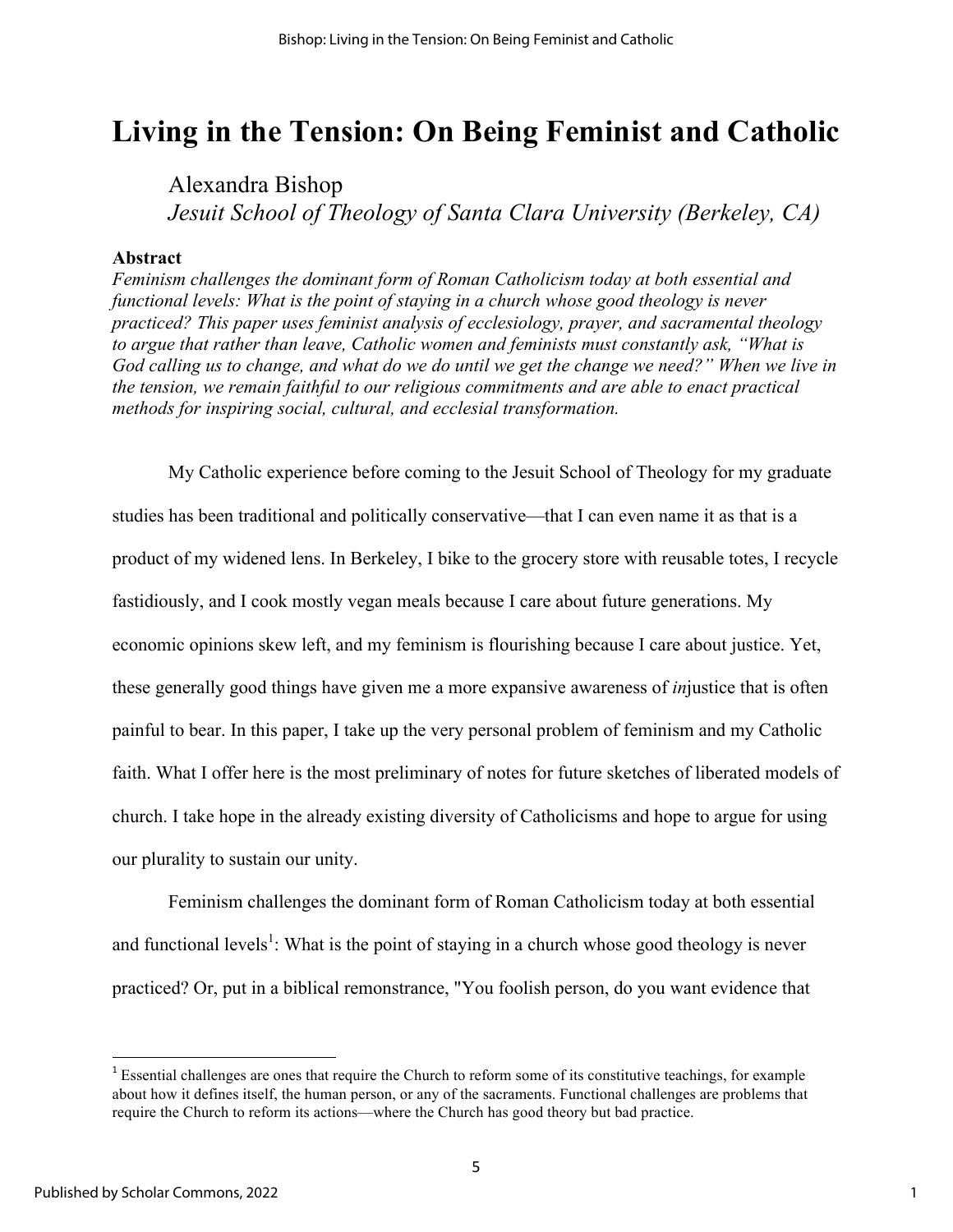faith without deeds is useless?" (James 2:20).<sup>2</sup> I believe that what the Church offers sacraments, the history of believers' encounters with God, direct institutional descent from Jesus—makes it impossible to leave. Rather than leave, Catholic women and feminists must constantly ask, "What is God calling us to change, and what do we do until we get the change we need?" I recognize that this a tenuous position to hold but counter that holding tension is what it means to be religious.

## **Ecclesiological Concerns: Gender, Priesthood, and Ordination**

If the many women who feel a call to the priesthood are right in their discernment, then the Church has been denying its members fulfillment of vocation and has much forgiveness to ask from these women. Generally, the ecclesiological argument is that ordaining women betrays tradition; the feminist hermeneutic of retrieval argues that it is, rather, the tradition that has betrayed women. At the end of John Paul II's *Ordinatio Sacerdotalis* he writes, "I declare that the Church has no authority whatsoever to confer priestly ordination on women and that this judgment is to be definitively held by all the Church's faithful."<sup>3</sup> Debates still ensue as to whether he meant this infallibly or not, but here I focus on the substance of his claims. John Paul II points to "fundamental reasons" for the prescription, which are the "example[s] recorded in Scripture," and "the constant practice of the Church."<sup>4</sup> He adds "theological reasons," which are that Christ was not following "sociological or cultural motives peculiar to his time" but acting in a "sovereign" freedom.<sup>5</sup> The Church, therefore, professes that it cannot defy this sovereignty, for it is "her fundamental constitution, her theological anthropology," and it is Christ given.<sup>6</sup> Untreated

<u> 1989 - Johann Stein, fransk politik (d. 1989)</u>

<sup>2</sup> Unless otherwise noted, all biblical passages referenced employ the *New International* (biblegateway.com). <sup>3</sup> John Paull II, *Ordinatio Sacerdotalis*, apostolic letter, Vatican website, May 22, 1994.

https://www.vatican.va/content/john-paul-ii/en/apost\_letters/1994/documents/hf\_jp-ii\_apl\_19940522\_ordinatiosacerdotalis.html

<sup>&</sup>lt;sup>4</sup> John Paul II, *Ordinatio Sacerdotalis*, sec. 4<br><sup>5</sup> John Paul II, *Ordinatio Sacerdotalis*, sec. 2<br><sup>6</sup> Ibid.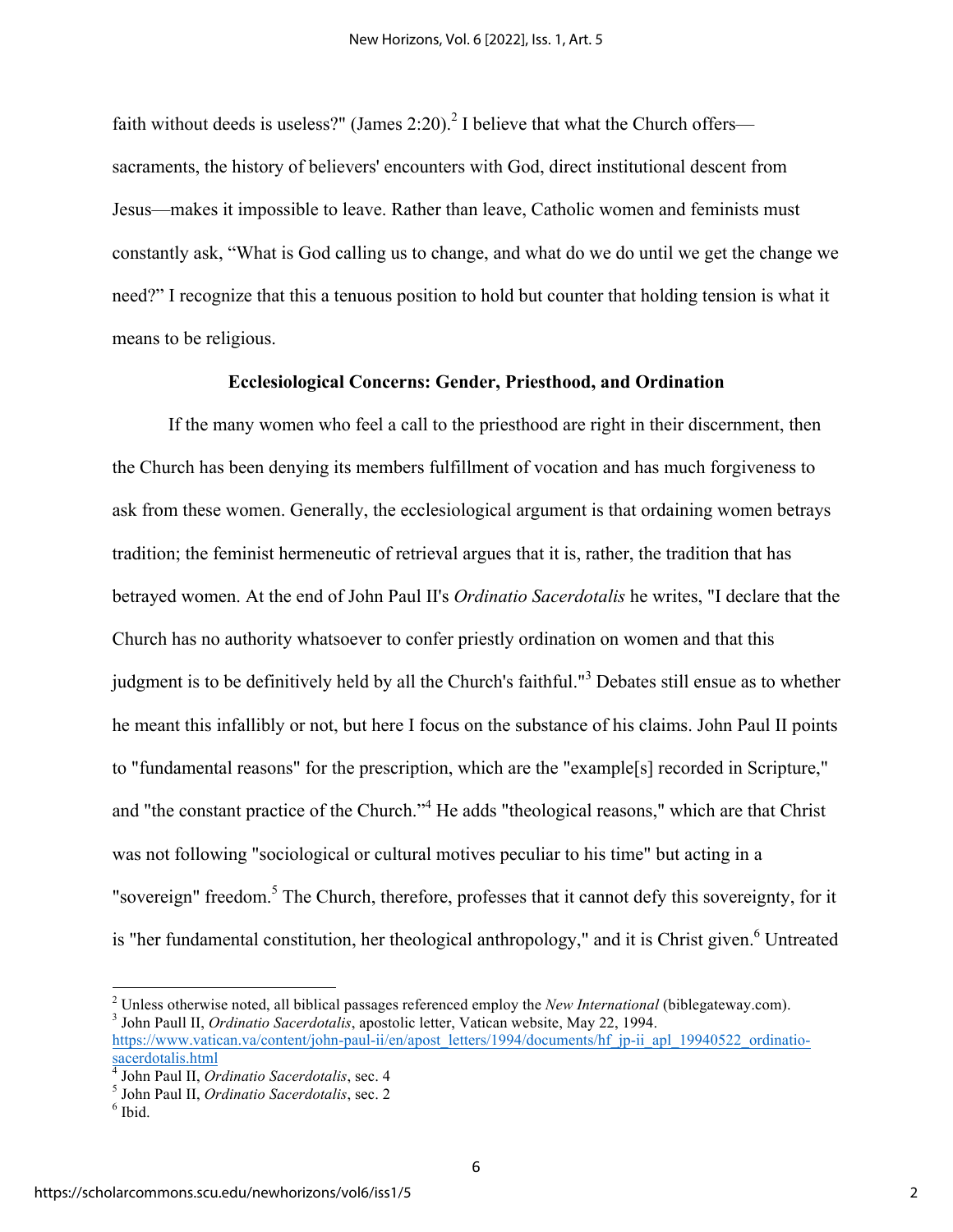is whether the example of Christ was meant to be normative, linked to the development of the priesthood, or permanent for all time. What does it mean for Christ to have been acting in sovereign freedom yet to have come with his own particularity into a world of contingency?

Responding to the claims of "constant practice," Elisabeth Schussler Fiorenza problematizes the interpretation that the biblical men called to be apostles by Christ functioned like priests, an interpretation that creates the foundation for male-only apostolic succession. She argues that the Church's dominant "positivist" read is, in fact, ideological; it is a culturally contextualized stance that fails to adequately interpret the text against itself and against history.<sup>7</sup> The use of the term apostle is "rare" and originally "described the function of a commissioned messenger."<sup>8</sup> The number twelve is recovered as a symbol of the ancient constitution of the tribes of Israel and their place in the Kingdom of God; thus, the apostles are "eschatologicalsymbolical rather than historical-masculine," standing for a new vision of salvation that envelops God's chosen people and the rest of the world.<sup>9</sup> Mark's emphasis regarding the apostles is not on their identity but rather on actions, through the power "given them to cast out demons."<sup>10</sup> They are called *to do* like Christ in taking up his suffering rather than *to be* like Christ, an emphasis that would make gender irrelevant. Here, Schussler-Fiorenza admits that the Lukan interpretation on the significance of the apostles' maleness is debatable and less easily retrieved. Still, she emphasizes that Luke's male apostles are not ordained into apostolic succession.<sup>11</sup> Ultimately, our historical-theological concern should be "whether the discipleship of equals will be realized by the *ekklesia*" and not whether Jesus' silence on women in the twelve-circle lets us exclude

<sup>7</sup> Elisabeth Schussler Fiorenza, *Discipleship of Equals: A Critical Feminist Ekklesia-logy of Liberation*, (New York: Crossroad, 1993), 106.<br>
<sup>8</sup> Schussler Fiorenza, *Discipleship of Equals*, 107.<br>
<sup>9</sup> Schussler Fiorenza, *Discipleship of Equals*, 109-110.<br>
<sup>10</sup> Schussler Fiorenza, *Discipleship of Equals*, 111.<br>
<sup>11</sup> Schussler Fiorenza,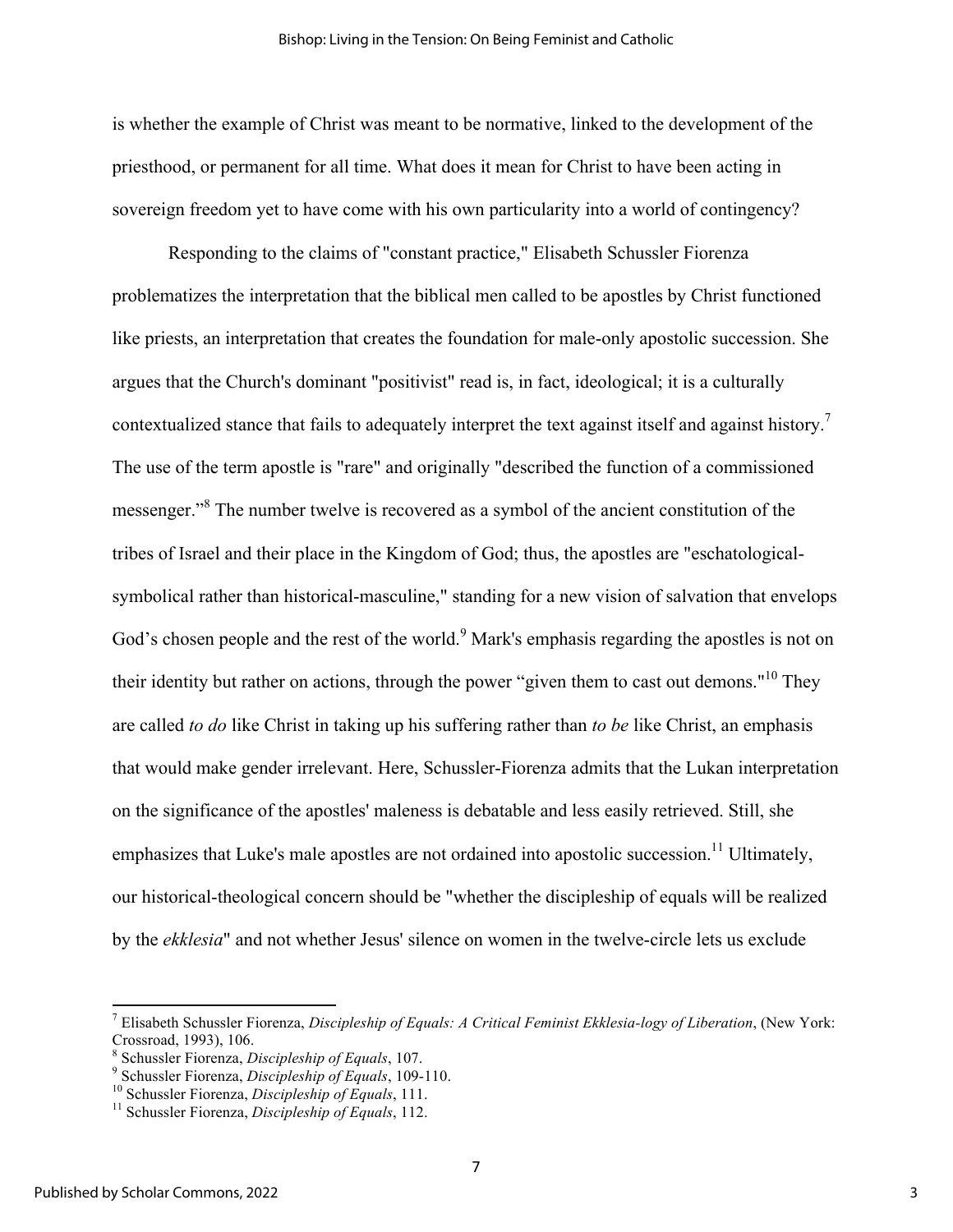non-male priests.<sup>12</sup> With this feminist critical analysis of the biblical roots of the priesthood, we see how the priesthood's gender prescription finds itself on shaky ground.

Recognizing how monumental the above changes would be, feminists push further! Many have argued that the mere admittance of women into the ranks is no progress at all, for "the patriarchy... helped warp the priesthood into a bastion of hierarchical privilege and power."<sup>13</sup> They ask if hierarchy is at all useful for a Church called to radical equality, a question that I find worthy of response. The hierarchy, I hope, can be more than benign. It can be beneficent by preserving unity of structure, belief, and practices across parishes. I defend the slow pace of change in our Church because I recognize that it comes from a desire to think carefully and only speak the truth in accordance with tradition. While I affirm the constant need for revision and even see the necessity of monumental change, I want the Church to be able to support it thoroughly when it does take it up, and I want the Church to avoid further schism among members of its body. Additionally, I worry that a church without a hierarchy would swing into alignment with one stance and then its opposite depending on the dominant mood of the moment. For matters of eternal truth, it seems important that one is not frequently contradicting herself. The priesthood, I think, can be restored through a deeper embedding of priests within the laity, a process already begun by women who have taken up new forms of ministry oriented toward the sacraments, such as pastoral associate, liturgy director, and religious education director.<sup>14</sup> Through the efforts of women aided by the ecclesiological changes of Vatican II, the laity and the clergy are collaborating all the more closely in the administration of and care for parishes. Susan Ross recounts that the current priesthood has a more service-oriented understanding of

<sup>&</sup>lt;sup>12</sup> Schussler Fiorenza, *Discipleship of Equals*, 116.<br><sup>13</sup> Mary J. Henold, *Catholic and Feminist: The Surprising History of the American Catholic Feminist Movement* (Chapel Hill: University of North Carolina Press, 2008), 125.

<sup>14</sup> Susan A. Ross, *Extravagant Affections: A Feminist Sacramental Theology* (City: Continuum International Publishing Group Ltd., 2001), 207.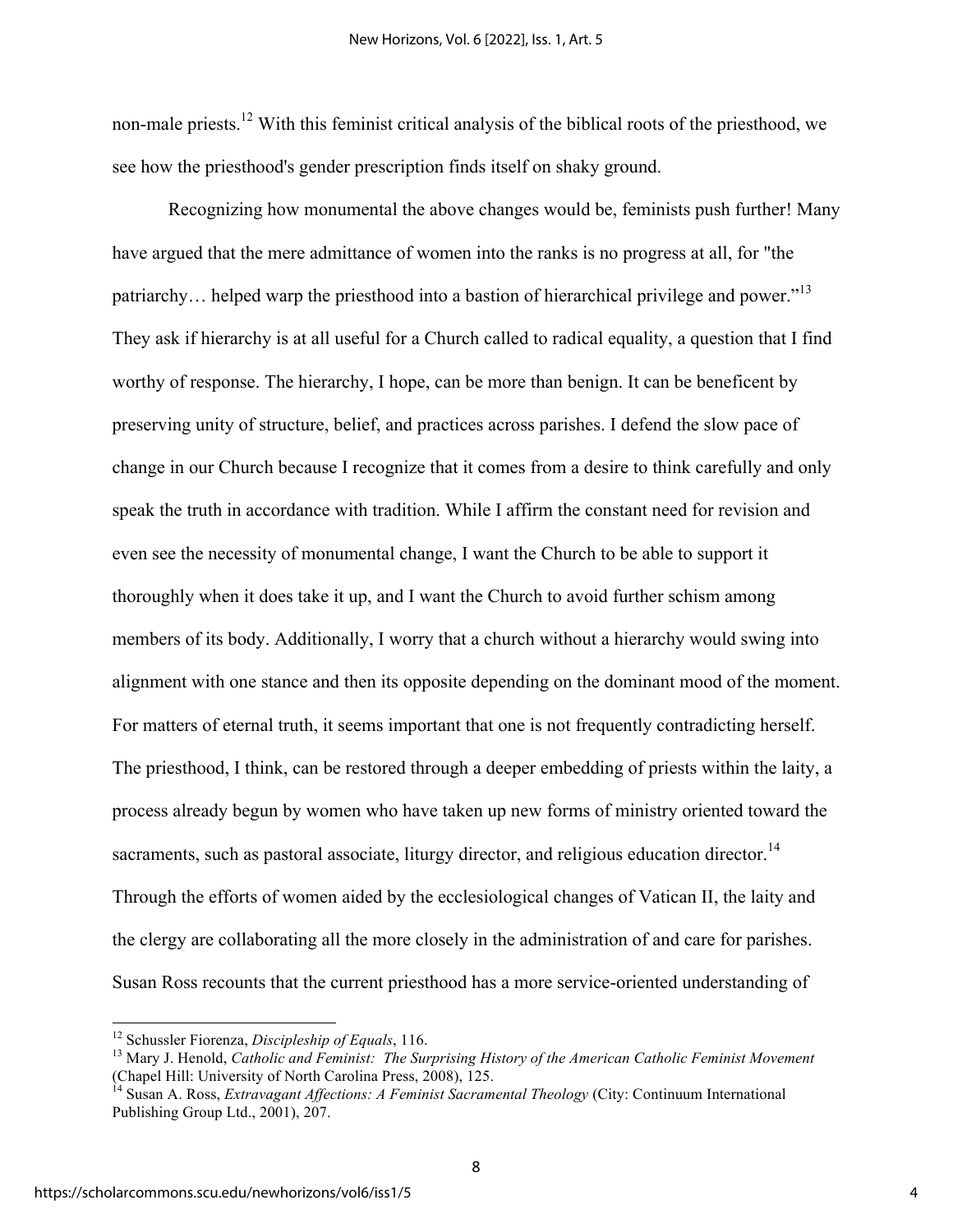church and is distinct from the clerically centered, older model that might have limited priestly concern to a rigid following of Mass rubrics or an exacting of precise penances.<sup>15</sup> Yet even more important to Ross is that women have been expanding our notions of sacramentality to include rites of passage like quinceañeras, parental preparation for infant baptism, and wake ceremonies. Ross exults that women are even forming an intensified parish commitment to a single Sabbath celebration because this too is a fortification of the parish's spiritual life and a deepening of community.<sup>16</sup> In support of my argument for a reformed hierarchy, I conclude with an extension of Ross' critical question: "How is [our] practice of worship in relation to community and church *already* redefining what we mean by the sacraments<sup>"17</sup> *and* the lived doctrine of our faith?

### **Concerning Prayer and Sacraments: Naming God**

 Here, I move from ecclesiological questions to sacramental concerns of prayer and God language. Famously, Mary Daly argues that the priesthood is one of many limited and limiting structures in Catholicism that positions God as male, and, consequently, makes maleness God. For a truly feminist analysis of Catholicism, the ecclesiological changes I have proposed cannot be considered apart from the gendering of prayer. Daly and Elizabeth Johnson both argue that the maleness of prayer, from names for God to actual descriptions of who God is to references to humanity as *man*, have created a deleterious exclusiveness. For men, this exclusion adds to the history of barriers between them and true respect for women; they perpetuate the Augustinian mistake in thinking that women possess the *imago dei* only secondarily. <sup>18</sup> Carol P. Christ demonstrates that the maleness of God has come to imply the ungodliness of women. The existence of this asymmetrical valuation is apparent in the swift rejection Catholics give anything

<sup>&</sup>lt;sup>15</sup> Ross, *Extravagant Affections*, 209.<br><sup>16</sup> Ross, *Extravagant Affections*, 214.<br><sup>17</sup> Ross, *Extravagant Affections*, 209.<br><sup>18</sup> Rosemary Ratherford Ruether, *Sexism and God-talk: Toward a Feminist Theology* (Boston: Be 95.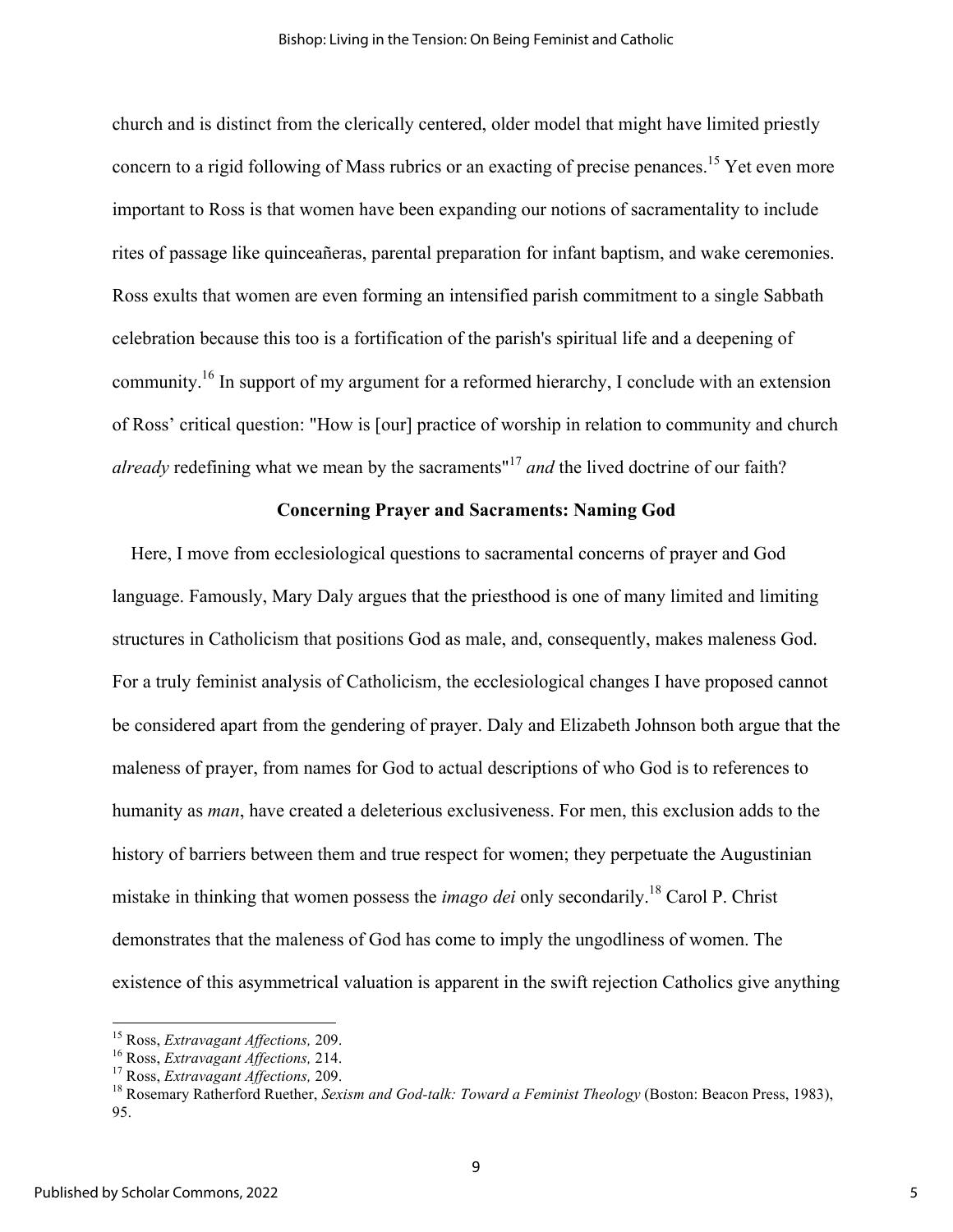associated with the name Goddess. Christ argues that the image of Goddess is rejected precisely because it symbolizes "female power as beneficent and independent," "affirms the female body and its cycles," and "affirms female will."<sup>19</sup> She points to how even progressive feminist women feel uneasy with *her* as a God pronoun to reveal how deep seated our anti-woman intuitions are about God-language. The weight of this is made somberly clear when Daly asserts that a woman who assents to belonging to this church is "assenting to her own lobotomy."<sup>20</sup> For any Catholic woman, this pattern of dehumanization "make[s] her aware of herself as a stranger, an outsider, as an alienated person" from the image of male Christ and the totality of male-God.<sup>21</sup> Ultimately, a dualistic and hierarchal view of humanity denounces St. Paul's call to live such that "there is neither Jew nor Gentile, neither slave nor free, nor is there male and female… [We] are all one in Christ Jesus" (Gal 3:28).

But what idols must be smashed before Goddess language can be seen as common sense? First, some contend that Goddess language is not biblically grounded, but they forget about Wisdom-Sophia of the Old Testament, a distinctly female (in language and in being) person named as being with God since the beginning (Prv 8). Yet, this clear example of Woman-Goddess has been buried under faltering interpretations of this figure that simply deify the character trait of wisdom before allowing divinity to be tainted with the feminine. But feminist theologians still have more to say anticipating the retort that such an aberration surely cannot be prescriptively read. Feminists suggest that the reception of the inspired word and centuries of "preservation" might be marred by either sin or accidents. Of course evil and accidents as possibilities in the world do not keep us from truth, but they do often slow our access to it. More

<sup>&</sup>lt;sup>19</sup> Carol P. Christ, "Why Women, Men, and Other Living Things Still Need the Goddess: Remembering and Reflecting 35 Years Later," *Feminist Theology* 20, no. 3 (2012): 248, https://doi.org/10.1177/0966735012436897. <sup>20</sup> Mary Daly, Beyond God the Father: Toward a Philosophy of Women's Liberation (Boston: Beacon Press, 1974), 20.

<sup>21</sup> Daly, *Beyond God the Father,* 20.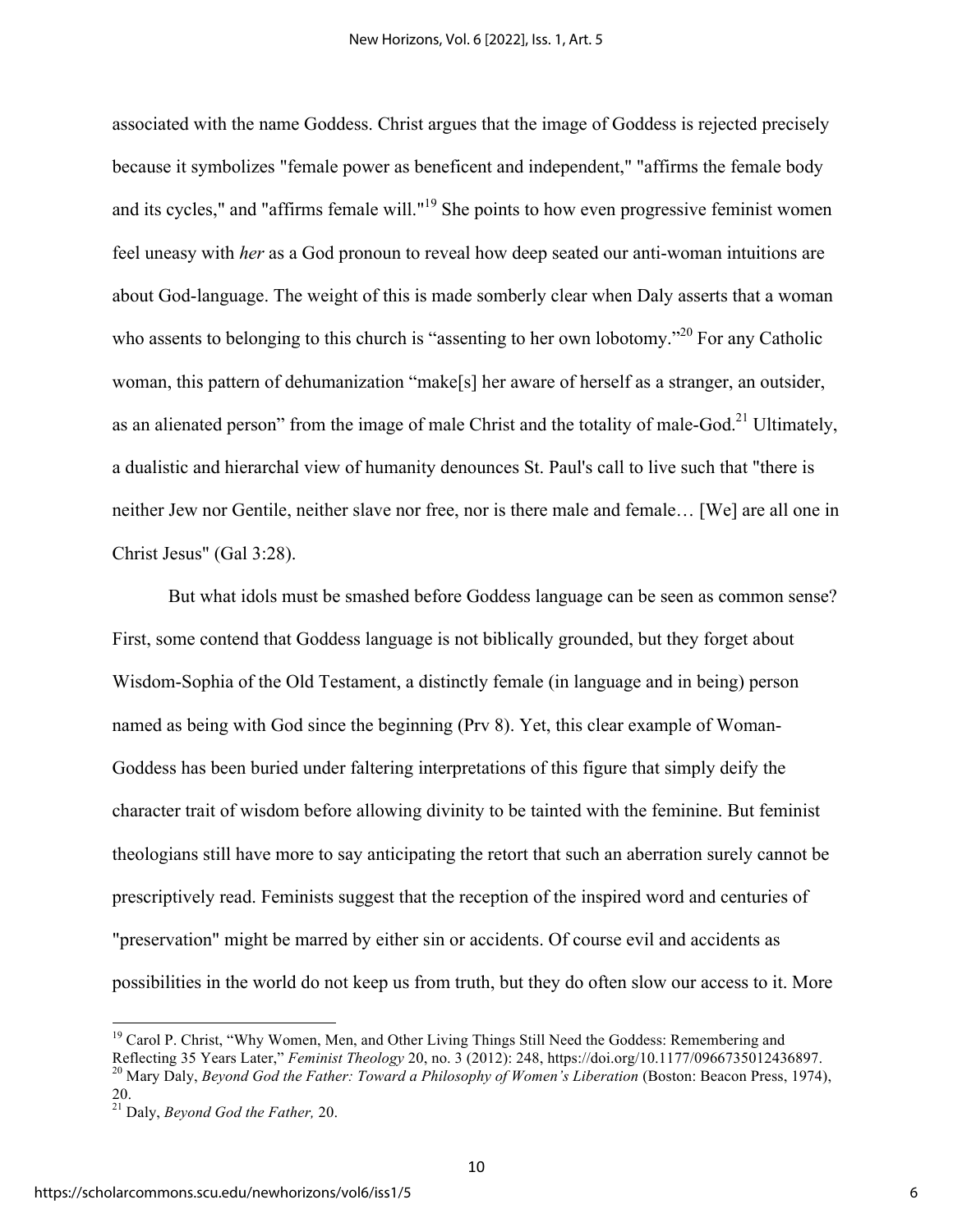importantly the first requires repentance and the second recovery, and these two actions are exactly what feminists call us to in more than our biblical interpretation. Careful attention to details and humble attention to the experiences and insight of women is what is needed to recover dominant biblical interpretation. We have managed enough major shifts, and preserved our unity of faith, that this recovery of language should almost be a non-issue. These claims are bolstered by arguing that limiting names for God to masculine ones places an idol between Goddess and us, which prevents us from seeing Her in Her infinitude.

So, what is a recovering revision? Here is where the beauty of abundant creativity is seen. Freeingly, Johnson posits God-images of Spirit-Sophia, Sophia-Jesus, and Mother-Sophia, all taken from the female Wisdom naming of God in the bible. She rescues the bible from its patriarchal translators, interpreters, and selectively seeing promulgators. The Spirit is in mutual philia with us and strengthens us *en lucha* but is "essentially free, blowing like the wind where she wills."<sup>22</sup> With Spirit-Sophia, we are called into mystical relation to she who is transcendently immanent. Jesus Christ is called Jesus-Sophia Son of Wisdom, and he comes to us in friendship as both *vere deus* and *vere homo*, such that we are bonded to his "humanity in solidarity" rather than his maleness in isolation.<sup>23</sup> The father gives way to Mother-Sophia, who is "free existence" in lasting relationships" and allows us to grow in our response to Goddess through social justice.<sup>24</sup> These names are simply the beginning. Already we have a diversity of Catholicisms in communion praying differing liturgies in word, in deed, and in aesthetic preference. Popular piety has given us numerous devotions and numerous saints. We betray tradition to see ourselves as monolithically unified and unchangeable. To this, Ada María Isasi-Díaz expands our inherited

<u> 1989 - Johann Stein, fransk politik (d. 1989)</u>

<sup>&</sup>lt;sup>22</sup> Elizabeth A. Johnson, *Friends of God and the Prophets: A Feminist Theological Reading of the Communion of Saints* (New York: Continuum Press: 1999), 145-147.<br><sup>23</sup> Johnson, Friends of God and Prophets, 165.<br><sup>24</sup> Johnson, Friends of God and Prophets, 164.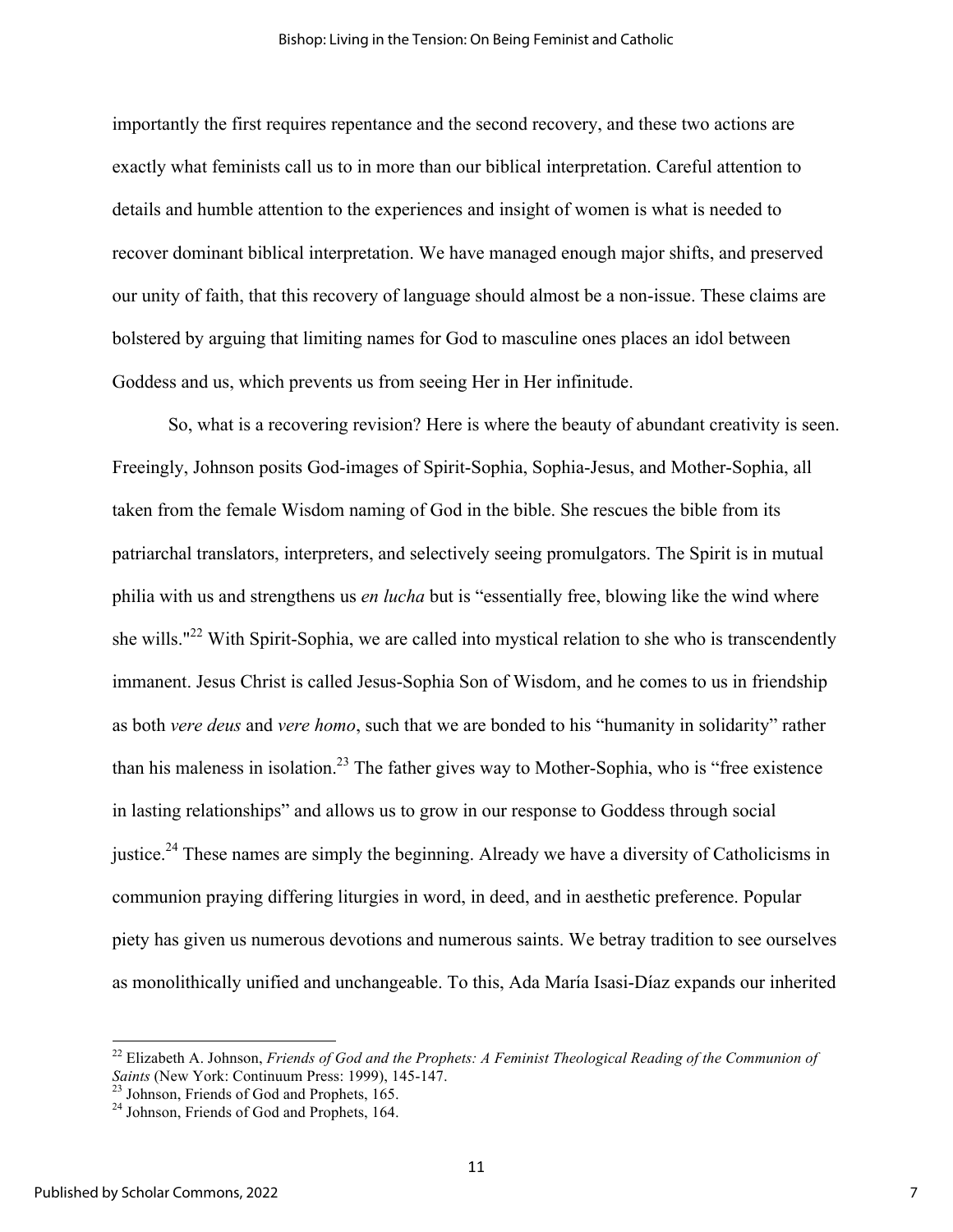understandings of God to match the experiences of communities, calling for an unmasking of "so-called objective understandings."<sup>25</sup> She pushes us to pray more openly, in community, and in a way that creatively responds to our Goddess-given desires.

I recognize that Trinity, Eucharist, priesthood, and marriage are all bound up together and that the provisional re-theologizing of them suggested here is monumental. Still, I maintain that constant revision is always necessary for a people of limited understanding and of such great concupiscence as ours, and that these revisions recover rather than deconstruct our essence. The revelation of our faith is salvation history, by which I mean that the greatest story of our lives is a history of our own recovery by the Goddess who loves us. Her purpose in creating us, as asserted in *Dei Verbum*, is to reveal to us that she is "the one living and true God" and has a plan to "make known the way of heavenly salvation."<sup>26</sup> What we must takeaway is that we are always called to know and to repent, and often we are called to repent of what we thought we knew. By using the sources of scripture and tradition along with the methods of historical criticism and our natural reason, we have found viable solutions to a number of historical challenges to the faith, and feminist challenges are currently some of the most pressing. As feminist Catholics, we cannot forget that we are embodied beings with a faith that demands that we take ourselves and our material conditions seriously.

#### **Practical Questions, Living Tradition**

To convince you that this project is one of hope, I end with suggestions for ways we might be the feminists we want to see in the Church. We can start a feminist version of the

<sup>25</sup> Ada María Isasi-Díaz, "Identificate con Nosotros: A Mujerista Christological Understanding," in *Jesus in the Hispanic Community: Images of Christ from Theology to Popular Religion*, ed. Harold J. Recinos and Hugo Magallanes (Louisville, KY: Westminster John Knox Press, 2010), 255.

<sup>26</sup> Paul IV, *Dei Verbum,* dogmatic constitution, Vatican website, November 18, 1965, https://www.vatican.va/archive/hist\_councils/ii\_vatican\_council/documents/vat-ii\_const\_19651118\_deiverbum\_en.html.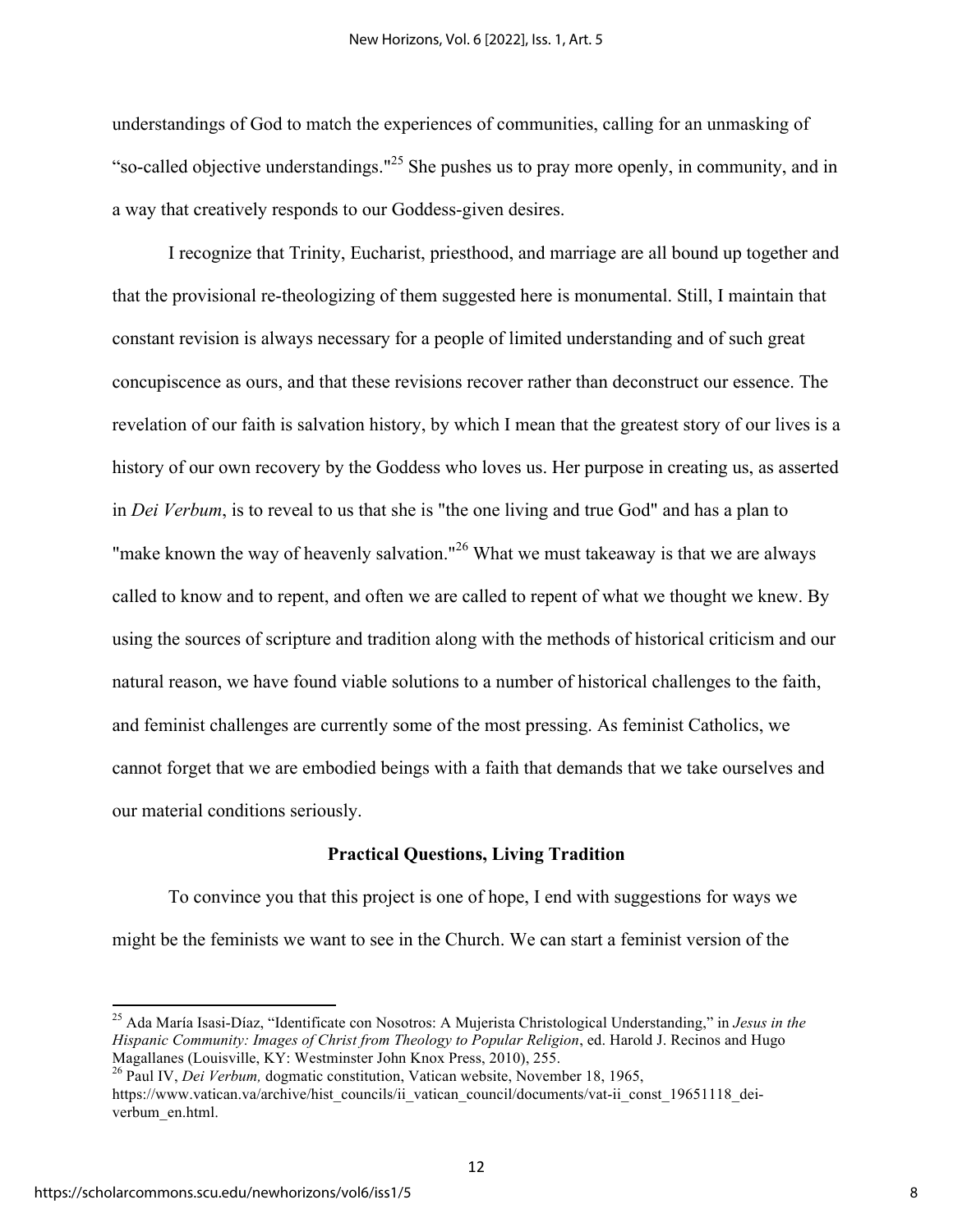Fellowship of Catholic University Students to engage young people as themselves, offering answers to their own most pressing questions, organizing popular national conferences, and visioning discipleship as authentic collaboration and friendship. As there are summer camps for young women about chastity and pro-life issues, we can build into them a pro-life commitment that includes being anti-racist and repositions chastity as one of many interconnected virtues meant to be lived by all. We can encourage those with the energy and means to march for life to *work* for life by volunteering, advocating for social justice, and giving help to women with crisis pregnancies. We can build bible study guides that the laity can take up on their own in their homes and parishes. And we can recognize that these efforts are already happening.

The functional challenge put generally is: Can we make it happen? Specifically, can the clergy and other men (and women) learn to accept women as valid leaders? Can we empower the laity to pray beyond the sacraments and for themselves? Can we train priests to be more sensitive, aware of and opposed to clericalism, engaged in and encouraging of feminism in general? I think we can, and, importantly, we have historical precedents of monumental shifts in good and bad directions to give us hope for any kind of shift. We have flipped on whether priests can be married, and we are in communion with Churches who have the opposite stance. We changed Church offices from systems of patrimony and parsimony to processes of need and discernment. We let the sacrament of penance develop from a once in a lifetime, multi-year, public affair, to a private and frequent consultation. We also needlessly removed women from the deaconate, and ended the practice of abbesses hearing the confessions of nuns in their convents.27 We support democracy over kingship and freedom of conscience over state mandated religion. We let the Mass be morphed by cultural considerations in its rubric, language, and customs. If we think any of these shifts were not so monumental as the ones proposed in this

 

<sup>&</sup>lt;sup>27</sup> New Advent LLC, " Council of Chalcedon (A.D. 451)" 2021, https://www.newadvent.org/fathers/3811.htm.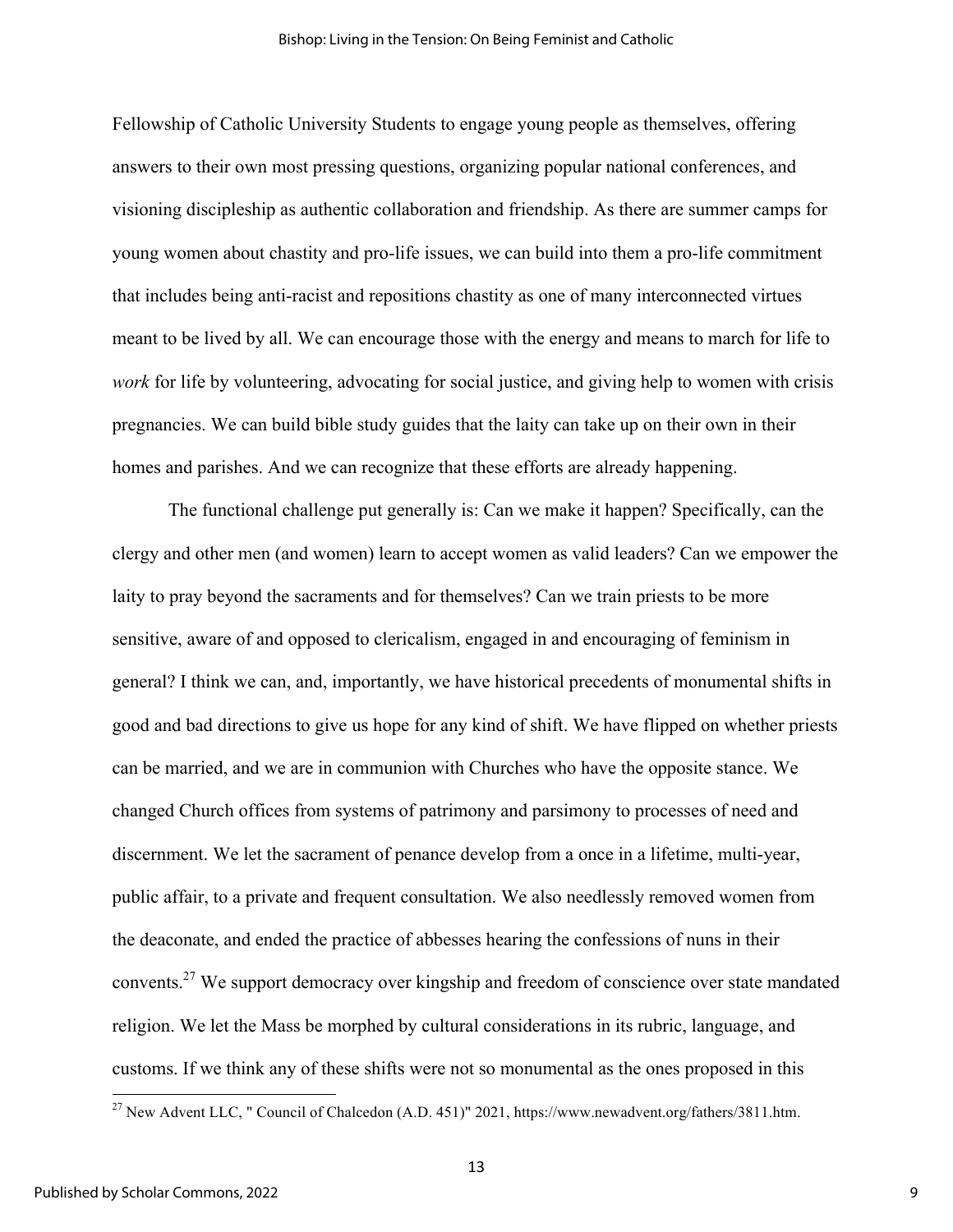paper, it is because we are too distant from the original to tell. Our history is nothing but repeated attempts by a broken but spiritually full people to find and live the truth. That is what it means to be the people of Goddess.

# **Works Cited**

- Aquinas, Thomas. *Summa Theologica*. Translated by Laurence Shapcote, Kevin Knight, and Richard Cheung. Denver, CO: New Advent, 1995.
- Christ, Carol P. "Why Women, Men and Other Living Things Still Need the Goddess: Remembering and Reflecting 35 Years Later." *Feminist Theology* 20, no. 3 (May 2012): 242-255. doi:10.1177/0966735012436897.
- Fiorenza, Elisabeth Schüssler. 2013. "14. The Twelve and the Discipleship of Equals." In *Changing Horizons : Explorations in Feminist Interpretation*.
- Grimes, Katie. "Butler Interprets Aquinas: How to Speak Thomistically About Sex." *The Journal of Religious Ethics* 42, no. 2 (2014): 187–215.
- Hogan, Linda, et al. *Feminist Catholic Theological Ethics: Conversations in the World Church.* (New York: Maryknoll Publishers, 2014), 14-25.
- Johnson, Elizabeth. *She Who Is: The Mystery of God in Feminist Theological Discourse* (New York: Crossroad Publishing, 1992).
- John Paul II. *Pope John Paull II Letter to Women*. Encyclical Letter. Vatican website. June 29, 1995. https://www.vatican.va/content/john-paulii/en/letters/1995/documents/hf\_jpii\_let\_29061995\_women.html.
- LaCugna, Catherine Mowry. "God in Communion with Us: The Trinity." In *Freeing Theology: The Essentials of Theology in Feminist Perspective*, 83–114. San Francisco, 1993.
- "Letter to Women (June 29, 1995): John Paul II." Letter to Women. June 28, 1995. Accessed December 2021. https://www.vatican.va/content/john-paul-ii/en/letters/1995/documents /hf jp-ii let 29061995 women.html.
- Mary Daly, *Beyond God the Father: Toward a Philosophy of Women's Liberation* (Boston: Beacon Press, 1974).
- New Advent LLC, " Council of Chalcedon (A.D. 451)" Copyright 2021, https://www.newadvent.org/fathers/3811.htm.
- Ruether, Rosemary Radford. *Sexism and God Talk : Toward a Feminist Theology : With a New Introduction*. (Boston, MA: Beacon Press, 1993).